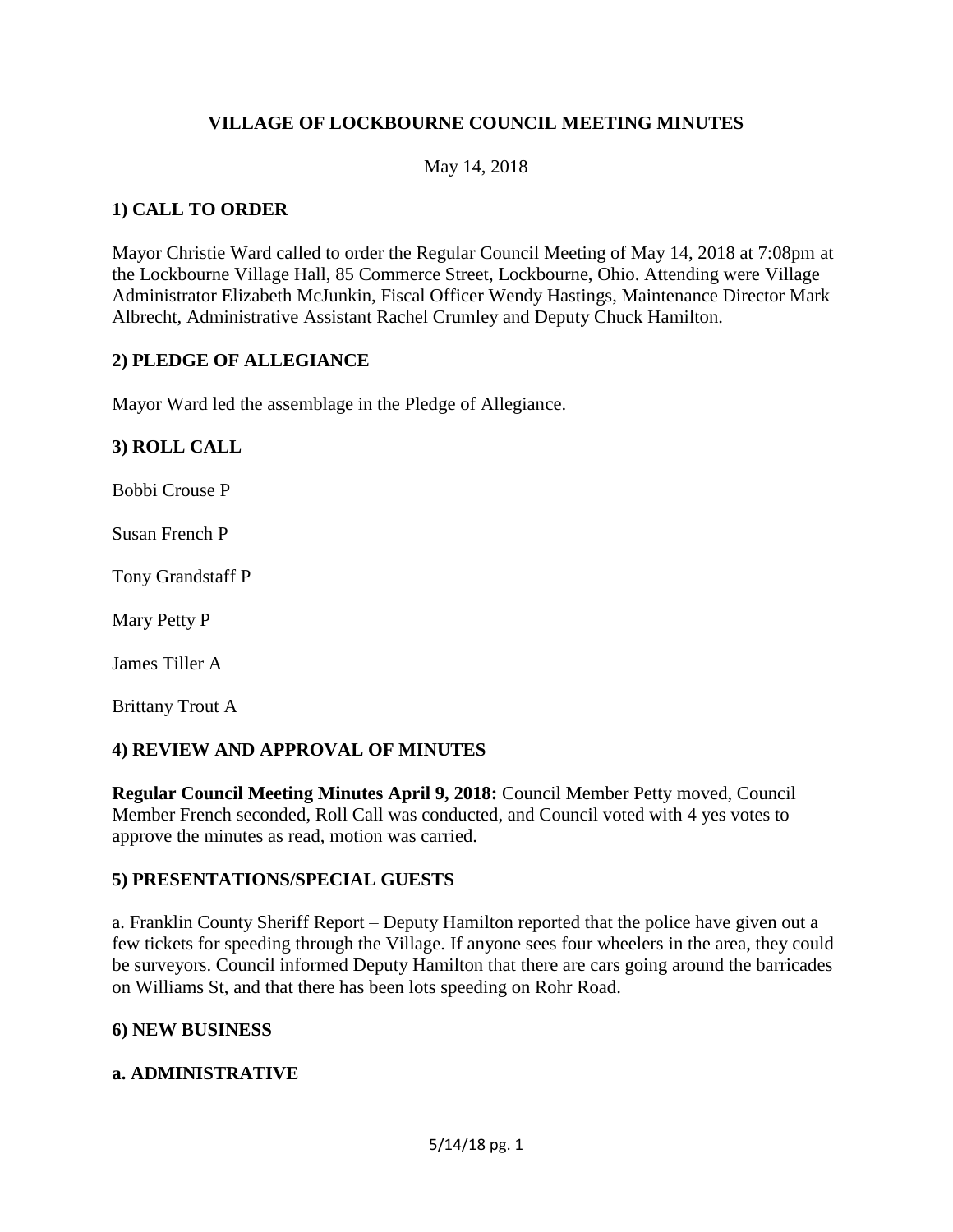i. Planning (Insight2050 Academy & OSU Studio)

The Final OSU report was presented to Council. The Village will implement it in stages, adapting as it goes. After staff researches the final cost and plan, we will begin implementing and asking for donations. Mayor Ward explained the case study done by the Insight2050 Academy, its confirmations and its surprises for planning the future of the Village.

ii. New Council Member Training

Rod Davisson has agreed to do the training in Obetz.

iii. New Residents Packet

The new Resident's packet has been completed. The Administration will send out copies to residents who have been here a year or less. There will be a meet and greet with Council in June or July to welcome in the new residents.

iv. Memorial Day (dress code, parade float, ceremony)

Mayor Ward informed Council that there is still a lot left to do. Council needs to be at the garage at 7:30am on Memorial Day to help set up. Brenda is working on the float.

## **b. VILLAGE REPORTS**

## **i. MAYOR'S REPORT**

(See Mayor's Report)

Mayor Ward reported that staff is walking with MetroParks, Columbus, and Pickaway County soon to determine where the trail is going to go.

Mayor Ward also reported that the meeting with Columbus went well. Columbus will support future annexation, giving water and sewer and will potentially join in an agreement.

## **ii. VILLAGE ADMINSTRATOR'S REPORT**

(See Village Administrator's Report)

#### **iii. FISCAL OFFICER'S REPORT**

Fiscal Officer Hastings went through the financial report and said that the Village was on track with the budget.

#### a. ACTION TO PAY BILLS

There was not a list of bills, so only bills previously budgeted will be paid.

#### 5/14/18 pg. 2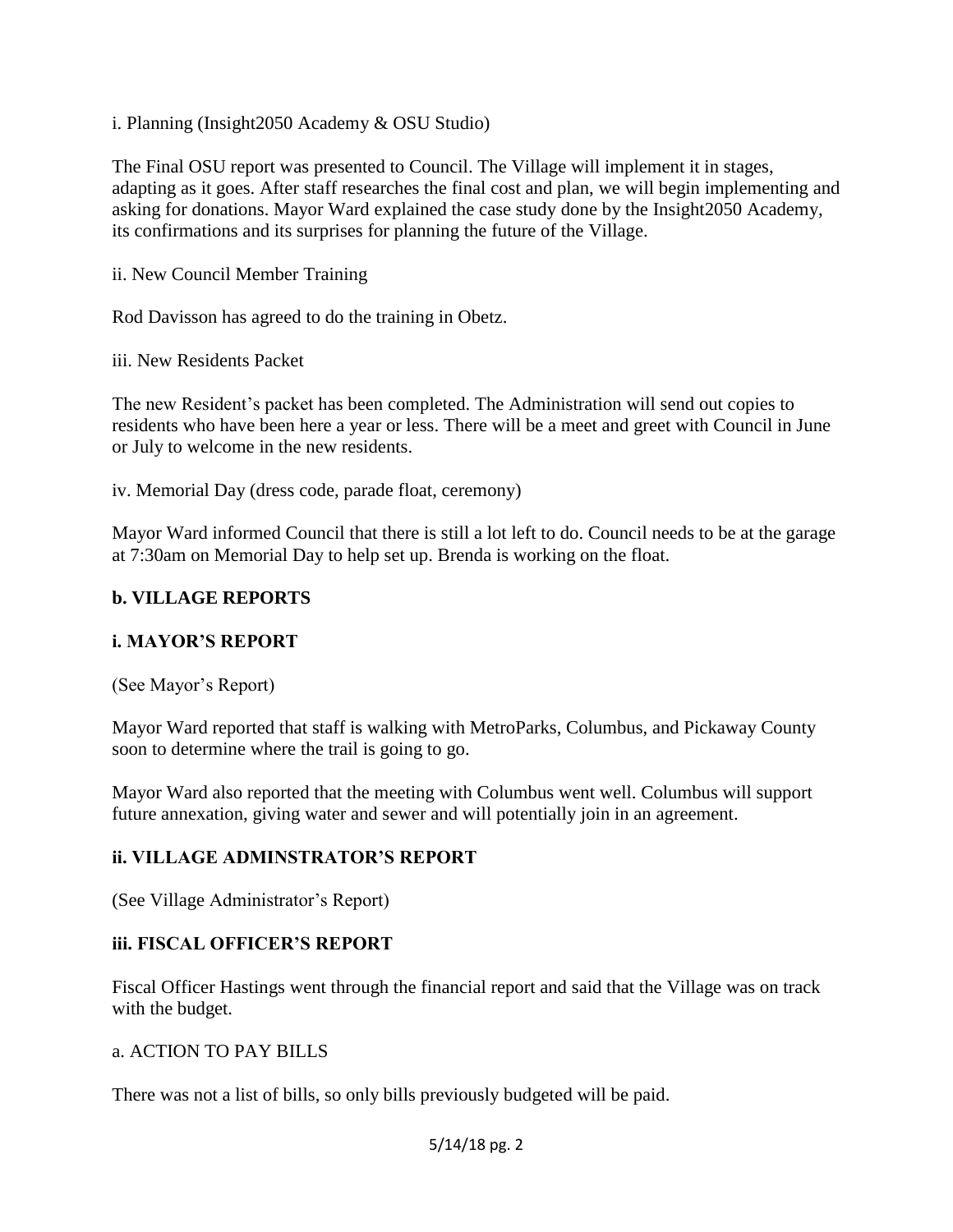Fiscal Officer Hastings explained the RITA Delinquency program. 174 accounts have not been filing taxes with RITA. Council Member French made a motion to move forward with the RITA Delinquency Subpoena Program, seconded by Council Member Grandstaff, Roll Call was conducted and Council voted with four yes votes, motion was carried.

Administrator McJunkin informed Council that the storm sewer drain caving in by the store will be fixed soon. There are three different bids, ranging from \$1500-\$4500. No need for motion, as it is in the budget.

*Administrator McJunkin reported that some houses should come down in the next few weeks. Auditor – 521 dollars in 'lost' property taxes. Will need to raise taxes slightly (.15%) to get the 521 dollars and this will need to be budgeted in for next year.*

A discussion occurred on whether or not to test the water. Council has decided that staff will create a form for residents to fill out if they want their water tested. The Village will not be testing any places on its own accord, but residents are more than welcome to test their water. A \$45 charge will be added to their water bill if they choose. The deadline to submit a form is June  $15<sup>th</sup>$ . There will be a special council meeting at 6:30 Monday, May 21<sup>st</sup> to pass this.

# **iv. MAINTENANCE DIRECTOR'S REPORT**

Maintenance Direct Albrecht had nothing to report, and Administrator McJunkin gave him a list of tasks that need completed before the Memorial Day Parade.

## **v. CODE ENFORCEMENT OFFICER**

CEO Birt handed out citations, and shared his log with Council. Many code breakers have been resolved. CEO Birt is happy to take all calls from residents that concern code enforcement.

## **c. COMMITTEE REPORTS**

## **i. Economic Development Committee**

There was no Economic Development Committee meeting this month.

## **ii. Planning Commission**

Council Member Petty reported that the Commission has finished working on fences and pool specifications, and Council will have an opportunity to vote on these at the next regular Council meeting.

## **iii. Safety Committee**

Council Member Grandstaff reported that the Committee is focusing on the parade and clean-up over the hill as well as determining pricing for streetscape painting.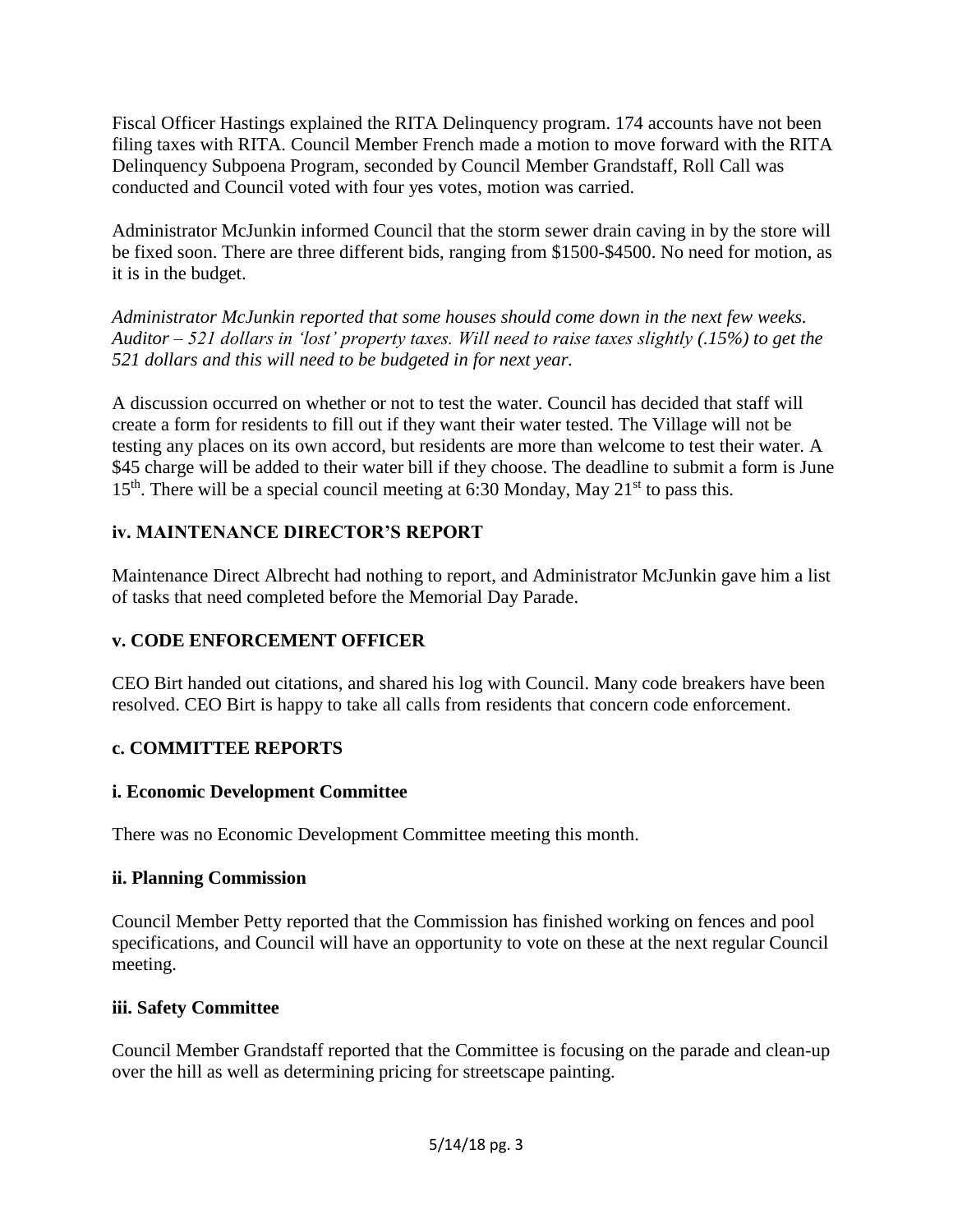## **iv. Utilities Committee**

Council Member French says there is no change on the focus of the Committee. The Franklin County Sanitary Engineer's Office needs a list of questions about Village concerns from the Committee.

## **7) PUBLIC COMMENTS**

There were no public comments.

## **8) READING OF ORDINANCES & RESOLUTIONS**

#### **a. First Reading**

There was no legislation on the first reading.

#### **b. Second Reading**

#### **c. Third Reading**

i. Ordinance No 4-2018 to amend Sections 1003.20 outdoor swimming pools, 1007.03 residential zones, and 1007.08 permit required for erection of fences of the Village of Lockbourne zoning code and to declare an emergency

Council Member Petty made a motion to amend the revisions, seconded by Council Member French, Roll Call was conducted and Council voted with four yes votes, motion was carried.

Council Member French made a motion to passage, Council Member Crouse seconded, Roll Call was conducted and Council voted with 4 yes votes, motion was carried.

ii. Ordinance No 5-2018 to amend Ordinances 3-96 (adoption of park rules) and 31-94 (fee for electrical service in the village park) and to adopt new rules and regulations regarding the use of Locke Meadow Park and to declare an emergency

Council Member French made a motion to passage, Council Member Petty seconded, Roll Call was conducted and Council voted with 4 yes votes, motion was carried.

#### **d. Tabled Legislation**

i. Ordinance No 24-2017 to adopt a Village thoroughfare plan and to declare an emergency

ii. Ordinance No 13-2017 to rezone 19 Commerce Street from residential district to commercial district

## **9) OLD BUSINESS**